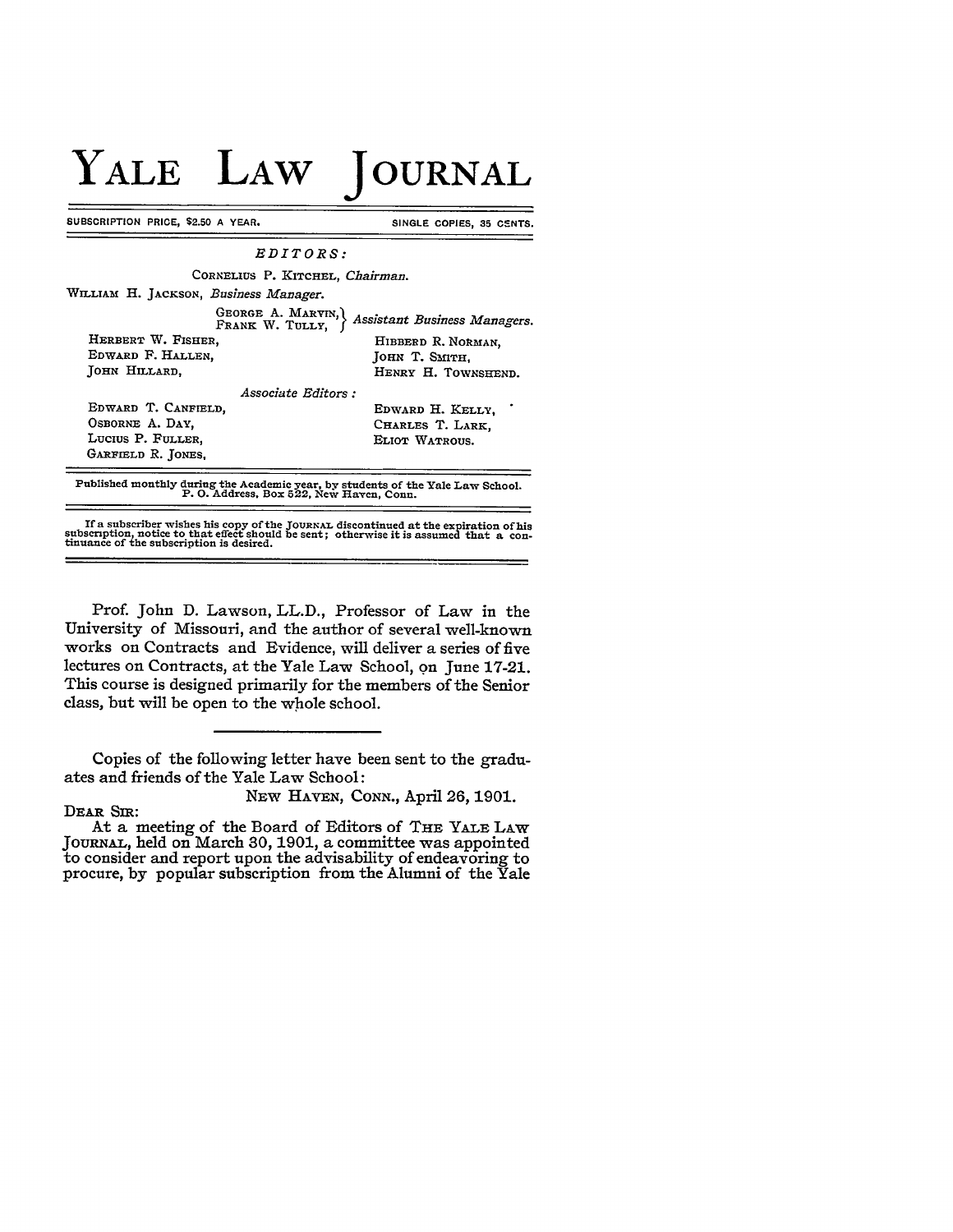Law School, a sum sufficient to purchase a portrait of the Hon. Simeon **E.** Baldwin, to be presented to the school. This committee having, by a unanimous vote, reported favorably, the undersigned were appointed a permanent committee to carry out the work.

Judge Baldwin's personality is in itself sufficient to warrant the undertaking of this measure. As President of the International Law Association, the American Bar Association, the American Social Science Association, the New Haven Colony Historical Society, as a Judge of the Supreme Court of Connecticut, to make no mention of the many other honors conferred upon him, he has not only distinguished himself, but also proved himself worthy of respect and regard, and a credit to our University. For nearly three decades he has rendered distinguished and faithful service as a member of the Law School Faculty, and it is a fact well known to all who have had the advantage of his instruction or acquaintance, that to his untiring and ardent efforts is in large share due the high standard which our school has attained. We feel sure that it will be the opinion of every alumnus that such worthy service is deserving of recognition.

To make the subscription a popular one, a maximum of five dollars has been decided upon. It is to be understood, however, that this sum is not to be a criterion, but that whatever less amount you may desire to contribute, will be gladly received.

Prof. Win. Frederick Foster, Secretary of theFaculty, has kindly consented to act as Treasurer of the fund, thus assuring all donors of the proper application of their subscriptions. In order, however, not to encumber him with detail work, we would request that subscriptions be sent to George Zahm, P. **0.** Box 1391, New Haven, Conn., who will in turn hand over to the Treasurer all funds received by him. Checks or money orders may be made payable to either Win. Frederick Foster or George Zahm.

Trusting that you will co-operate with us in this worthy undertaking, and awaiting your early reply, we remain,

Very respectfully yours,

**GEORGE** ZAHM, **'00,** JOHN **HILLARD,** '01, **HENRY H. TOWNSHEND, '01, OSBORNE A. DAY,** '02, **CHARTES** T. LARK, '02, *Committee.*

Many responses have already been made to this letter, and more than one-half the sum desired has been assured. By their enthusiastic support of this project, the graduates of the Yale Law School are showing that it meets with their hearty approval. It is desired that, if possible, the entire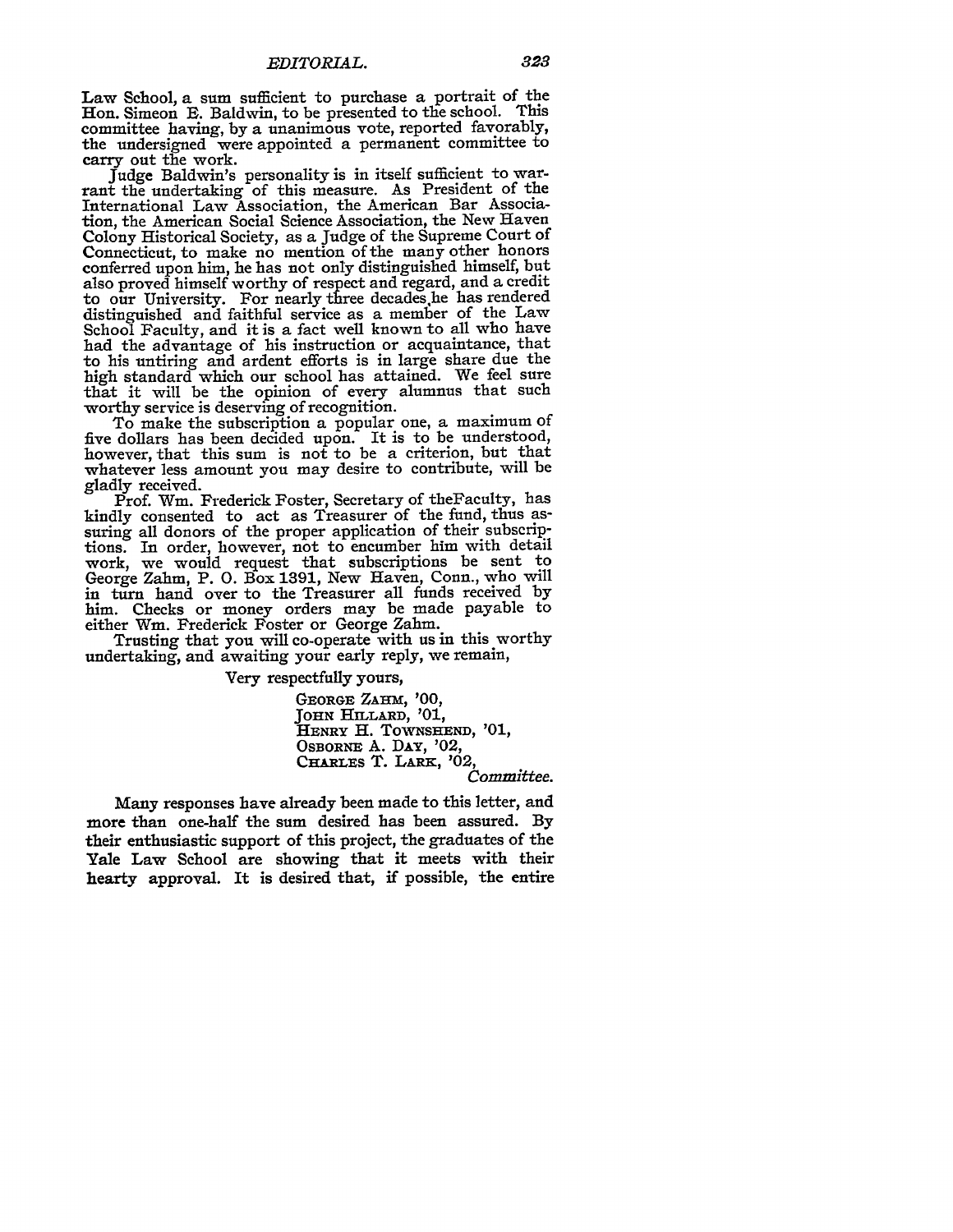## *YALB LAW JOURNAL.*

amount needed be subscribed before Commencement. To that end every graduate who has not already subscribed to this fund, is urged to do so at once. It was intended to send a copy of the above letter to every graduate, but in case any has failed to receive such notice, this statement will sufficiently inform him of the nature of the undertaking, and his subscription will be very gladly received.

At the annual meeting of the YALE LAW JOURNAL Corporation, held on Wednesday, May 22, 1901, Mr. Charles Tressler Lark was elected Chairman of the Board for the coming year, and Mr. Frank William Tully, Business Manager.

At a recent meeting of the editors of the JOURNAL, the following members of the Junior class were elected to the board: Messrs. George H. Bartholomew, Stanley W. Edwards, Sigisimma Engelking, Charles D. Lockwood and Mason H. Newell.

This number completes the tenth volume of the **YALE** LAw **JOURNAL.**

## **COMMENT.**

**THE "PREVAILING RATE" DECISION IN NEW YORK.**

The most important decision in New York State in recent years is that rendered recently **by** its Court of Appeals in the now celebrated case of *People ex rel. Rodgers v. Coler.* Not only did the legality of claims to the amount of six million dollars hinge on this decision, but what is infinitely more important, it prescribes limitations on- legislative control of municipalities that are inherent and implied in the Constitution of the State.

There is no dispute in respect to the facts and the papers show that in February, 1900, the relator entered into a contract with New York City for grading a portion of one of its streets. The contract provided that the engineer's decision

*324*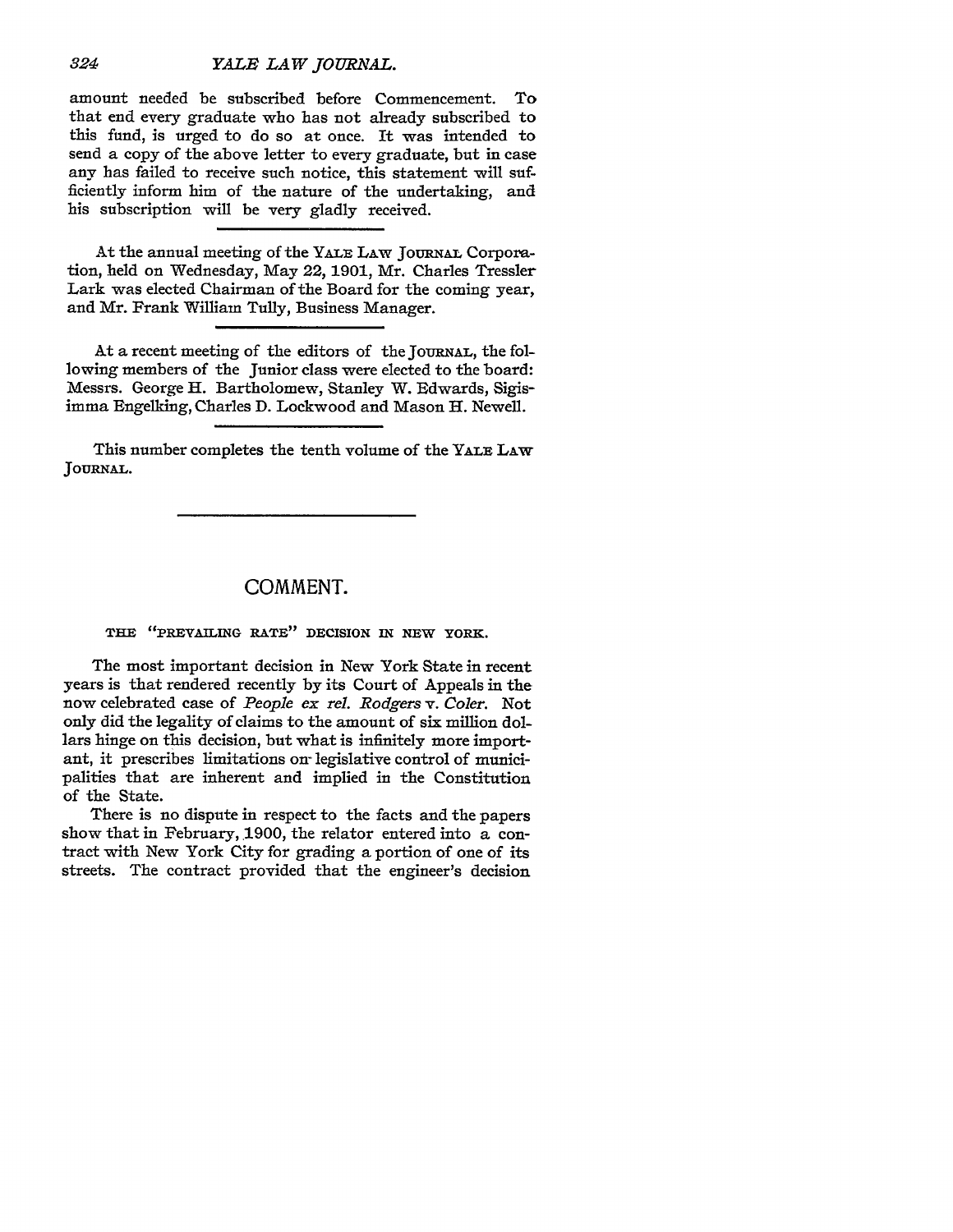should be conclusive and final as to the amount and quality of the work done. After the completion of the work the said official made a written certificate that the sum of \$2,863.00 was earned, due and payable under the contract. The comptroller refused, however, to deliver his warrant for said sum, based on the fact that the relator in the performance of the contract had violated certain provisions of the labor law. The relator therefore brought an action to compel payment.

The substance of the statutes alleged to have been violated in briefest form is that all contracts for public work entered into by the city shall contain a stipulation that each laborer or workman employed by any contractor shall receive the wages prevailing in the same trade or occupation in such locality. The statutes further provided than any contract made in violation of these provisions should be void, and that any proper officer knowingly permitting the violation, should be suspended or removed.

With the issues thus squarely presented the Court of **Ap**peals-Parker, C.J., and Haight,J., dissenting-pronounced the law unconstitutional and void; further, that the legal effect of the promise of the relator to pay the prevailing rate, depends on the validity of the law which compels such promise, and the law being void the promise falls with it, leaving the contract of the parties freed from this provision.

The question is close and in its determination we foresee serious conflict in the decisions of the various States. When a decision rests in large measure on the implied restrictions of a particular State constitution, its value as a precedent in other States is materially lessened. Yet it is instructive as interposing another barrier to legislative control, and as constituting another check on legislative interference with liberty of contract.

During the last forty years the necessity of legislative restraint has been felt in all the States, and New York has been foremost in curbing legislative power by express constitutional enactments. Her court of last resort now takes a firm stand, and says that these provisions shall be construed with extreme liberality. This liberal construction, the Chief Justice in his dissenting opinion characterizes as "judicial encroachment on the legislative prerogative," which, of course, intimates that the majority is influenced in expounding the law by what it ought to be and not by what it is.

The majority opinion alludes to the distinction between the